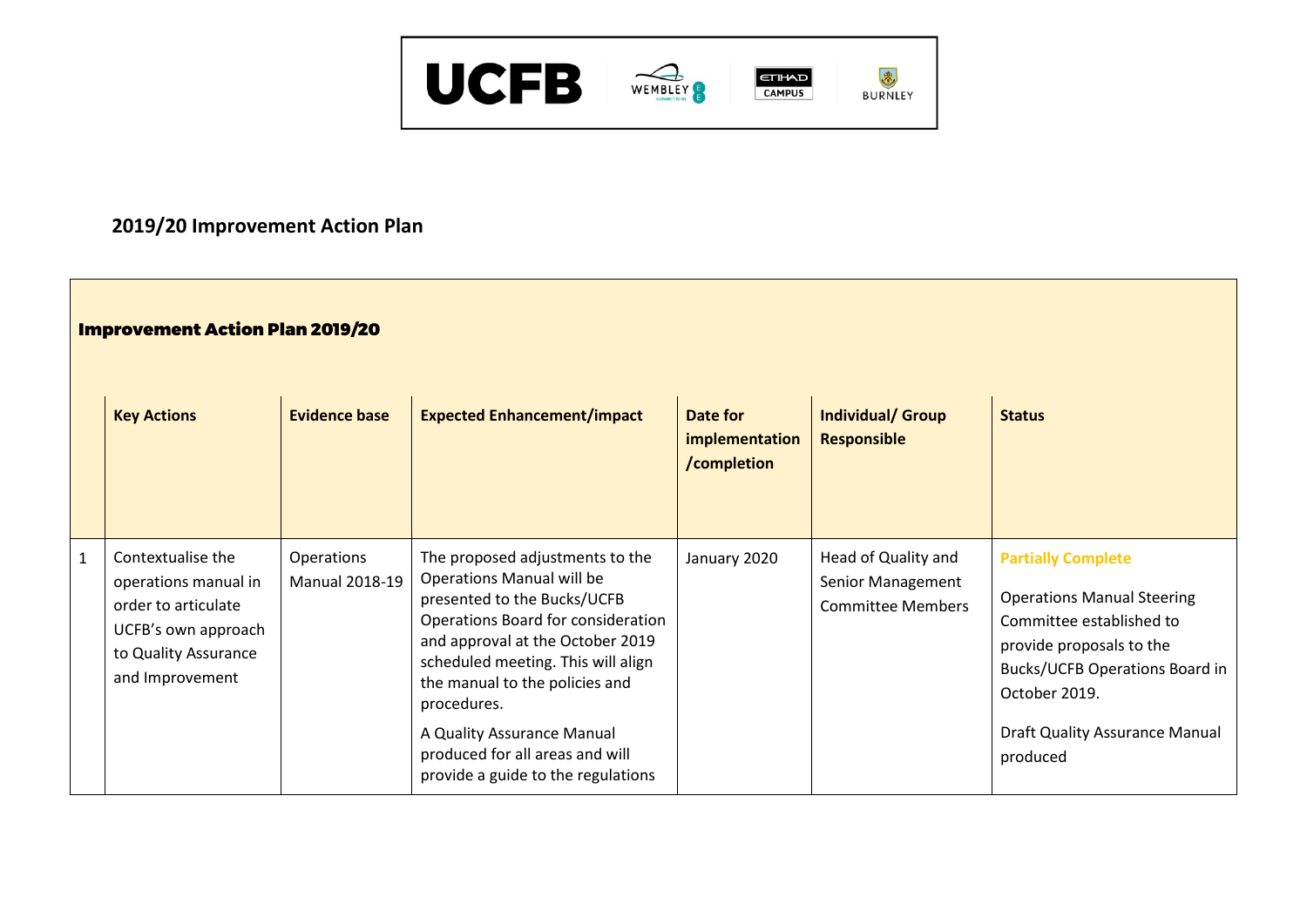|                |                                                                                                                                         |                                                                                                                                     | and procedures for academic and<br>professional standards. The manual<br>will be applicable to all staff and<br>will be relevant to staff that may be<br>seeking guidance on the operation<br>and delivery of the curriculum.                                                              |              |                           |                                                                                                                                                                           |
|----------------|-----------------------------------------------------------------------------------------------------------------------------------------|-------------------------------------------------------------------------------------------------------------------------------------|--------------------------------------------------------------------------------------------------------------------------------------------------------------------------------------------------------------------------------------------------------------------------------------------|--------------|---------------------------|---------------------------------------------------------------------------------------------------------------------------------------------------------------------------|
| $\overline{2}$ | Review the admissions<br>policy to ensure that it<br>is transparent,<br>accurate and inclusive<br>to all applicants                     | <b>UCFB</b><br>Admissions<br>Policy and Bucks<br>Admissions<br>Policy and<br>Operations<br>Manual                                   | Clearer and more transparent<br>policy for all potential applicants<br>that ensures it is inclusive and does<br>not deter prospective students<br>from applying for any reason.                                                                                                            | October 2019 | <b>Head of Admissions</b> | <b>Partially Complete</b><br>Operations manual amended<br>and clearly worded to reflect the<br>Admissions model in place<br>between Bucks and UCFB                        |
| 3              | <b>Ensure that UCFB</b><br>operates an<br><b>Accreditation of Prior</b><br><b>Experiential Learning</b><br>process that is<br>equitable | <b>UCFB</b><br>Admissions<br>Policy and Bucks<br>Admissions<br>Policy, Bucks<br>Accreditation of<br><b>Prior Learning</b><br>Policy | UCFB will amend the wording of<br>our Admissions Policy to ensure<br>that the Bucks Accreditation of<br>Prior Learning Policy is easily<br>accessible and strictly adhered to,<br>to guarantee applicants are aware<br>of the process.<br>Age specific details removed from<br>the policy. | October 2019 | <b>Head of Admissions</b> | <b>Complete</b><br><b>UCFB Policy and Policy link</b><br>added to Bucks New University's<br><b>APL Policy</b><br>Approved at the September<br>Academic Board (24/09/2019) |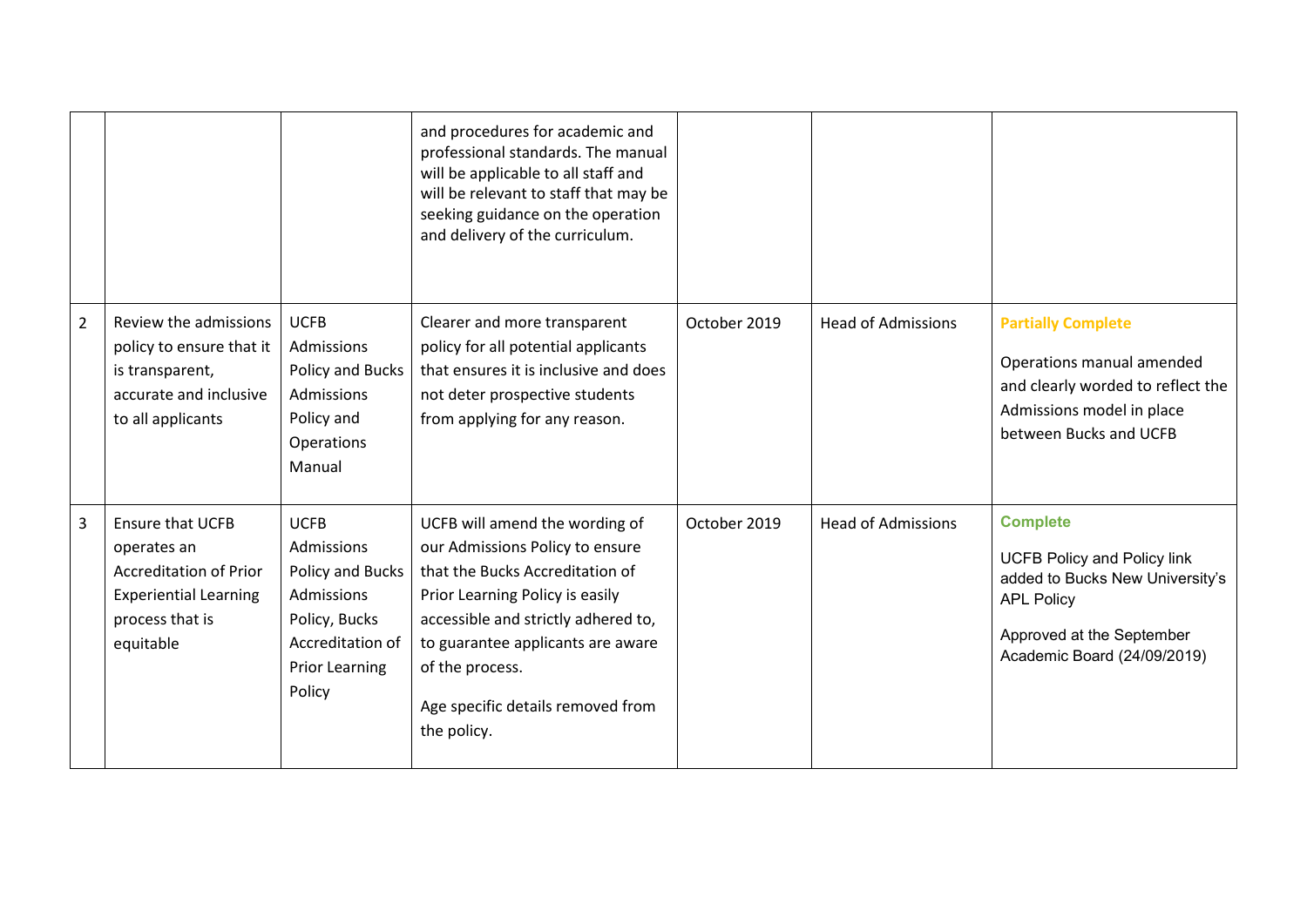| $\overline{4}$ | Embed a rigorous<br>quality assurance<br>cycle around its<br>monitoring and review<br>processes to ensure<br>robust cross<br>standardisation that<br>promotes the quality<br>of the student learning<br>experience | Quality<br>Calendar and<br>cycle of internal<br>CPD events.<br>Performance<br>(KPI) Scorecard<br>Academic Board<br><b>Student Council</b><br><b>Annual Staff</b><br>Conference | Maintenance of academic<br>standards achieved through regular<br>staff and student engagement in<br>committees and activities that<br>monitor and review the learning<br>experiences and ensure<br>standardisation of learning,<br>teaching and enrichment.                                              | January 2020 | Head of Quality with<br>support from Heads of<br>Departments                                                                                                                                                 | <b>Complete</b><br>Annual staff conference outlined<br>the key priorities for the<br>organisation.<br>The CPD key priorities for the<br>start of the academic year was<br>completed prior to the start of<br>semester one, identifying cross<br>campus standardisation<br>requirements.<br>Cycle of committees reviewing<br>processes and standardisation<br>timetabled for the 2019-2020<br>academic year. |
|----------------|--------------------------------------------------------------------------------------------------------------------------------------------------------------------------------------------------------------------|--------------------------------------------------------------------------------------------------------------------------------------------------------------------------------|----------------------------------------------------------------------------------------------------------------------------------------------------------------------------------------------------------------------------------------------------------------------------------------------------------|--------------|--------------------------------------------------------------------------------------------------------------------------------------------------------------------------------------------------------------|-------------------------------------------------------------------------------------------------------------------------------------------------------------------------------------------------------------------------------------------------------------------------------------------------------------------------------------------------------------------------------------------------------------|
| 5              | <b>Review UCFB</b><br>processes for the<br>management of the<br>quality of information<br>about learning<br>opportunities to<br>ensure information is<br>fit for purpose,<br>accessible and<br>trustworthy         | Published<br>information,<br>website,<br>electronic and<br>hardcopy<br>information.<br>Public<br>Information<br>Committee                                                      | Policies and procedures will be<br>published on the UCFB website as<br>well as the VLE with links to Bucks<br>policies, providing current<br>information for the intended<br>audiences.<br>The Public Information Committee<br>will provide a systematic approach<br>to ensuring that all information is | October 2019 | <b>Executive Strategic</b><br><b>Board Members</b><br>(Principal, Chief<br>Marketing Officer,<br>Chief Financial Officer),<br>and the Head of Global<br>Marketing.<br><b>Public Information</b><br>Committee | <b>Complete</b><br>As at September 2019 all<br>policies and procedures are<br>available on the UCFB website in<br>the policies and procedures<br>section.<br>The Public Information<br>Committee has been reviewed<br>and the terms of reference                                                                                                                                                            |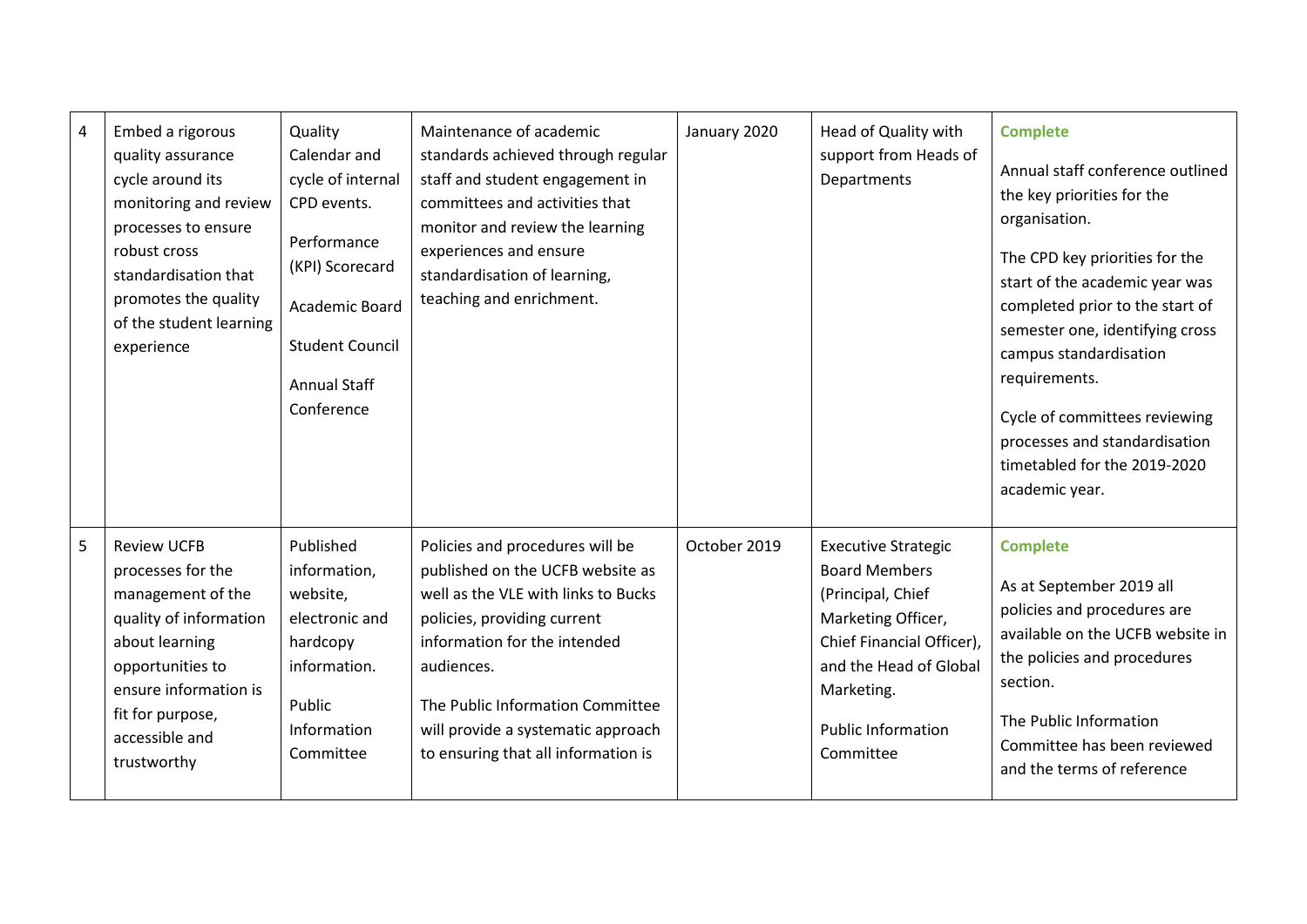|                 |                                                                                                                       | remit and terms<br>of reference.<br>Operations<br>Manual.<br>Policy and<br>Procedure for<br>the quality of<br>information<br>about learning<br>opportunities. | fit for purpose, accessible and<br>trustworthy.<br>The terms of reference identify the<br>process to ensure the management<br>of information meets the quality of<br>information of learning<br>opportunities.<br>The PIC is cross referenced to the<br><b>Bucks/UCFB Operations Manual</b><br>with clear guidelines of the<br>process.<br>A Policy and Procedure provides<br>the purpose and scope for the<br>approval of public information<br>about learning opportunities |              |                                                              | amended to ensure<br>responsibility and accountability<br>is clear.<br>The policy and procedure for the<br>quality of information about<br>learning opportunities has been<br>produced to ensure information<br>is fit for purpose, accessible and<br>trustworthy. |
|-----------------|-----------------------------------------------------------------------------------------------------------------------|---------------------------------------------------------------------------------------------------------------------------------------------------------------|-------------------------------------------------------------------------------------------------------------------------------------------------------------------------------------------------------------------------------------------------------------------------------------------------------------------------------------------------------------------------------------------------------------------------------------------------------------------------------|--------------|--------------------------------------------------------------|--------------------------------------------------------------------------------------------------------------------------------------------------------------------------------------------------------------------------------------------------------------------|
| $6\phantom{1}6$ | Develop and<br>implement a more<br>systematic approach<br>to monitoring,<br>measuring and<br>reporting<br>enhancement | Quality<br>Calendar and<br>monitoring<br>cycle.<br>Campus<br>Semester<br>Reports                                                                              | Enhancement monitored via the<br>Heads of department semester<br>reports.                                                                                                                                                                                                                                                                                                                                                                                                     | January 2020 | Head of Quality with<br>support from Heads of<br>Departments | <b>Complete</b><br>Enhancement measured in the<br>performance scorecard (KPI's)<br>which has been extended to<br>include all departmental Key<br>Performance Indicators.                                                                                           |